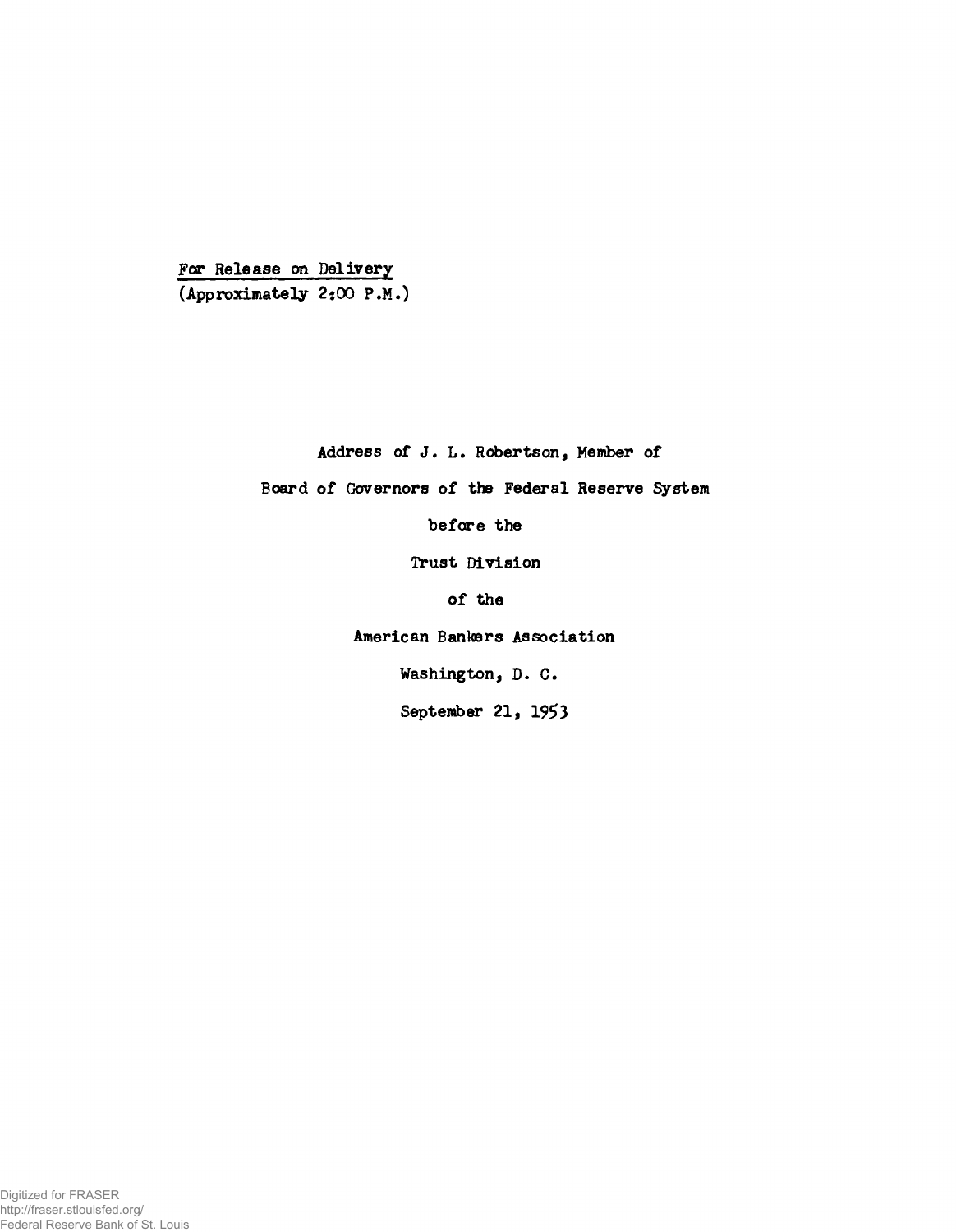## OUR COMMON TRUST

Today I would like to talk with you, as one trustee to another, about something that seems very important at the moment; something in the nature of a common trust.

There is a close relationship between professional trusteeship and that exercised by the Federal Reserve System. One might even label it a co-fiduciary relationship. The beneficiaries of your trusts and ours overlap. We both are required to exercise care and skill, prudence and sound judgment; we are obligated to exclude all conflicting interests and pressures in administering our respective trusts; we are all subject to the same duty of complete loyalty to the trust.

Money and credit are the corpus of the Reserve Systan's trust a trust that must be administered for the benefit of all the American people. How we administer that trust has a tremendous bearing on how you can administer yours and at the same time your activities have a distinct bearing on ours.

Bankers should be more conscious than most businessmen of the contribution of stable values to economic progress. Your unique position of responsibility to both providers and users of a bank's funds to both depositors and borrowers - points up this relationship. What does it profit the man who builds a savings account in your bank if the buying power of his funds has shrunk substantially when the rainy-day need for them materializes? Similarly, you know firsthand the plight of the borrower who, when economic conditions deteriorate and values decline, faces a far heavier burden in repaying his debts.

You bank officers with trust responsibilities are acutely aware of the vagaries of fluctuating values, because of the pronounced effect which they have upon your ability to carry out the wishes of those who have entrusted their funds to your safekeeping and management. Each of you could draw from your experience in the recent past numerous examples of trust accounts which now fall far short of the original objectives of the grantors because of drastic contraction of the buying power of principal and income.

Your concern with a prevailing economic climate that is conducive to stable values, to a steady expansion of our national wealth, to maximum employment, and to a rising standard of living parallels the primary objectives of the Federal Reserve System. Consequently, you must be as concerned as I am over the widespread misunderstanding -  $\alpha$ , perhaps more accurately, lack of understanding - of some of the efforts being made to provide that sort of climate.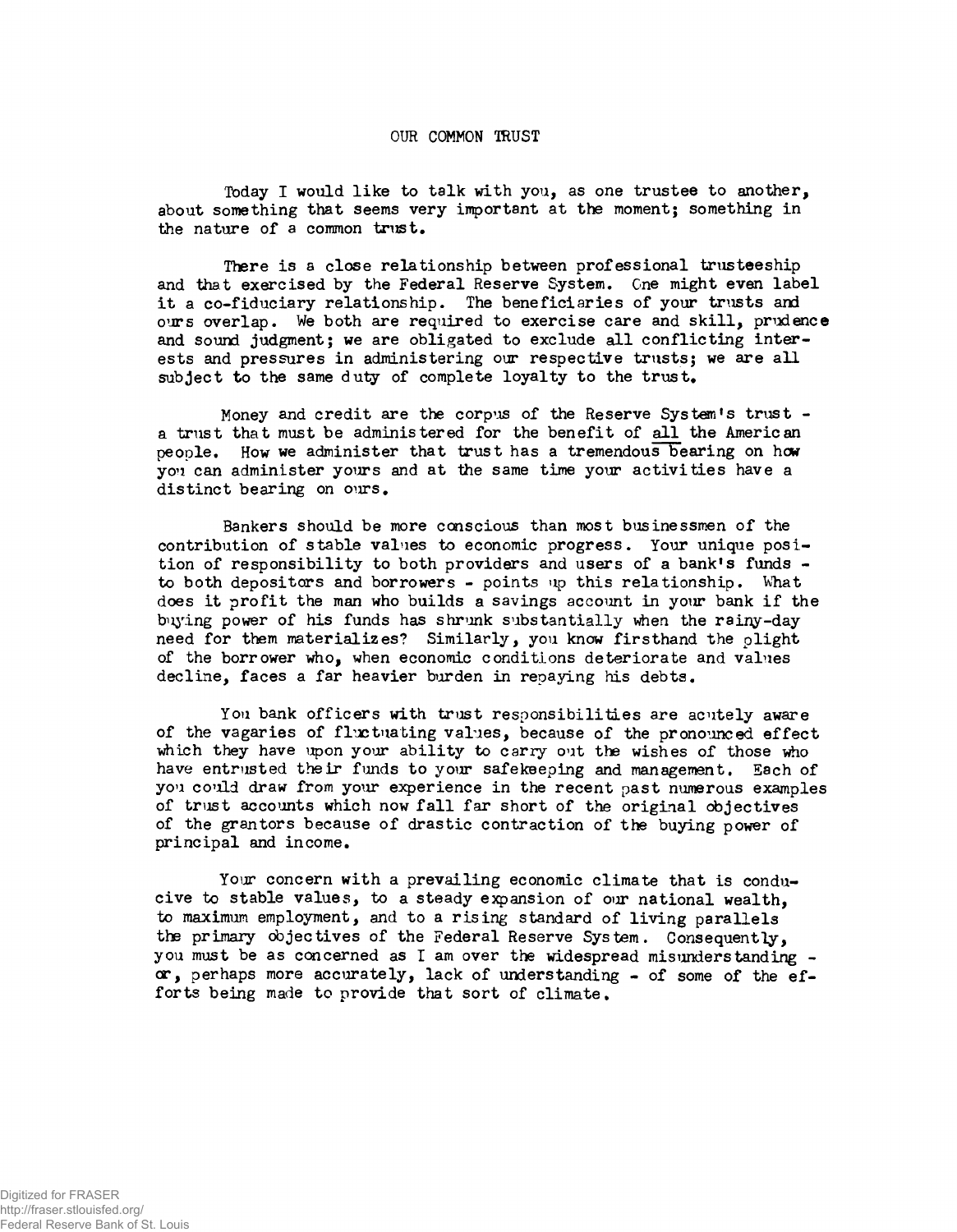Let me make it clear at the outset that I do not decry criticism. Freedom to criticize lies at the very base of democracy, and the exercise of that freedom is essential to its preservation. One who cannot accept and benefit from intelligent criticism should not be entrusted with the people's business. Consequently, criticism is entitled to impartial appraisal. Sometimes this is not easy. Knowledge of a critic's past performance may lead one - at times unjustifiably - to overemphasize the source and underestimate the substance.

Far example, on returning from ny vacation recently, I read one particular blast on monetary policy, and immediately found my mind dwelling on the new "hand" who, years ago, rode a vivacious pacing mule into the ranch on which I was working near Broken Bow, Nebraska. To hear him tell it - and I still can - he was the world's best cowhand. He said that, like the rest of us, he had always ridden horses until the day before when he had picked up this mule, but that no horse could compare with it. He regaled us with its qualifications. And I must admit it was an unusually intelligent and gifted animal - so much so that it soon showed evidence that it wasn't as pleased with its new rider as he was with it. It apparently objected to being ridden by one who seemingly wanted to go in opposite directions at the same time and at an indeterminate speed. It objected to being neck-reined in one direction and simultaneously kneed in the other, to being spurred and checked in the same breath. Its display of dissatisfaction was a tribute to its intelligence and capacity; in fact, it was sufficient to get the rider out of the saddle and cause him to berate the animal in no uncertain terms. He could not say enough bad about the mule. It had, he said, none of the qualities he had previously raved about. So, with the view of satisfying him, we brought in from pasture a young sorrel horse. He bubbled over with praise when he saw it. It was a beauty; smart-faced, small-necked, large-chested, short-coupled, and well underpinned with strong but finely tapered legs. It was the kind of horse he said he had been looking for all his life. But when that horse refused to let him even saddle it, let alcne get astride it, he went off mumbling loudly and bitterly about both animals. We suspected he was talking out of personal pique.

Such suspicions must be brushed aside in order to appraise properly and fairly criticisms of monetary policy. When we do so, it is apparent that some of them are based on thorough study, close analysis of information, and reasoned judgment. Those deserve the most careful attention. However, even under the lights of impartial appraisal, others seem to be based on the loose word, the personal pinch, the fears which have been instilled by a vocal few who consciously or unconsciously distort facts for personal gain, or for the sate of appearing wise or striking at a political adversary.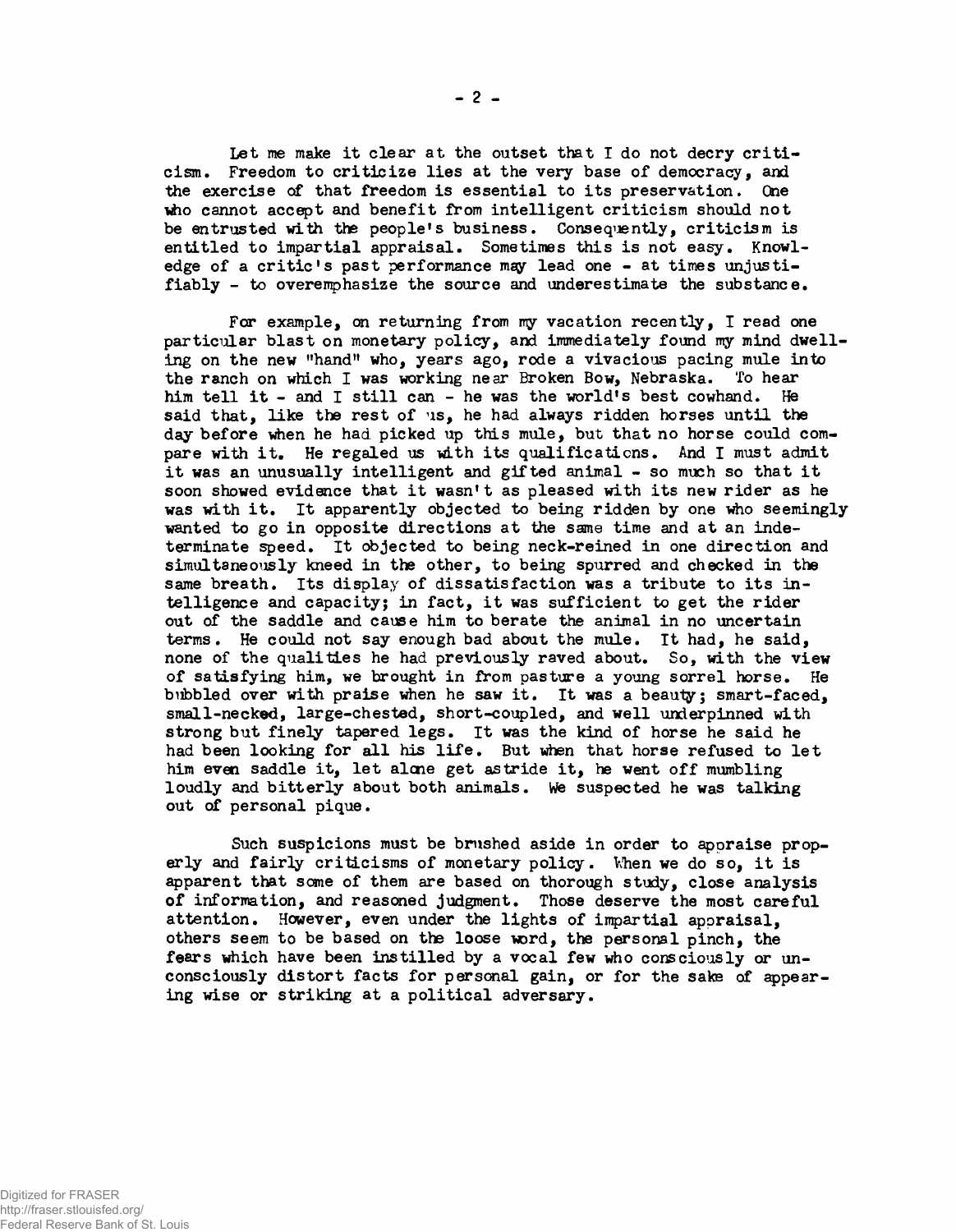It wo'lid be unfortunate if monetary policy should be made the subject of demagoguery or used as a political football, because it is perhaps as important as any single factor (other than war) affecting the economic welfare of the people of the United States. It is unfortunate that the subject lends itself so well to distortion. There is no topic I have ever encountered that is more difficult to grasp and, even more vital, to deal with effectively - than the problems of money and credit in a modern economy. Unfortunately, too, certain of the superficial and obvious results of monetary policy are apparently bad. But the concentration of one's attention on these phases may result in missing the real values and the real problems involved. Let me exemplify with a bit of recent history.

During the past two years production and employment have been at very high levels. The buying power of the dollar has been relatively stable. Credit has not been so easy to obtain, and when obtained it has cost a good deal more than it did in 1950. Those changes in our financial situation have not been coincidental. Each of the changes is related to the others; no one of them could have happened alone.

Yet there are superficial analyses made constantly, stressing only one aspect: that when public utilities issue long-term bonds. they may have to pay  $\mu$  per cent for the money instead of 3; that when an individual buys a home, the interest rate on his mortgage may be 5 per cent instead of  $\mu$ ; that when the "big borrower" - the Federal Government - borrows for 91 days, it pays for that money at the rate of around 2 per cent per annum - more than twice what it paid a few years ago.

That looks pretty bad! We are told that higher interest rates make it more costly today for a man to biy a home for his family; that taxpayers - you and  $I$  - bear a heavier burden because Government has to pay millions more in interest every year.

But what about the fact that the man who wants to biy a home for his family no longer has the jitters that come from constantly jumping prices? And what about the fact that the Government no longer has to pay billions more every year for the things it purchases, as happened when inflation was swelling Government costs? The superficial analysis finds it convenient to ignore those facts, and attempts to conceal the omission with talk about higher interest rates providing a bonanza for "the great corporations and the banks".

You and I are aware of the fallacies in such arguments. We know that the most important single group of "great corporation" investors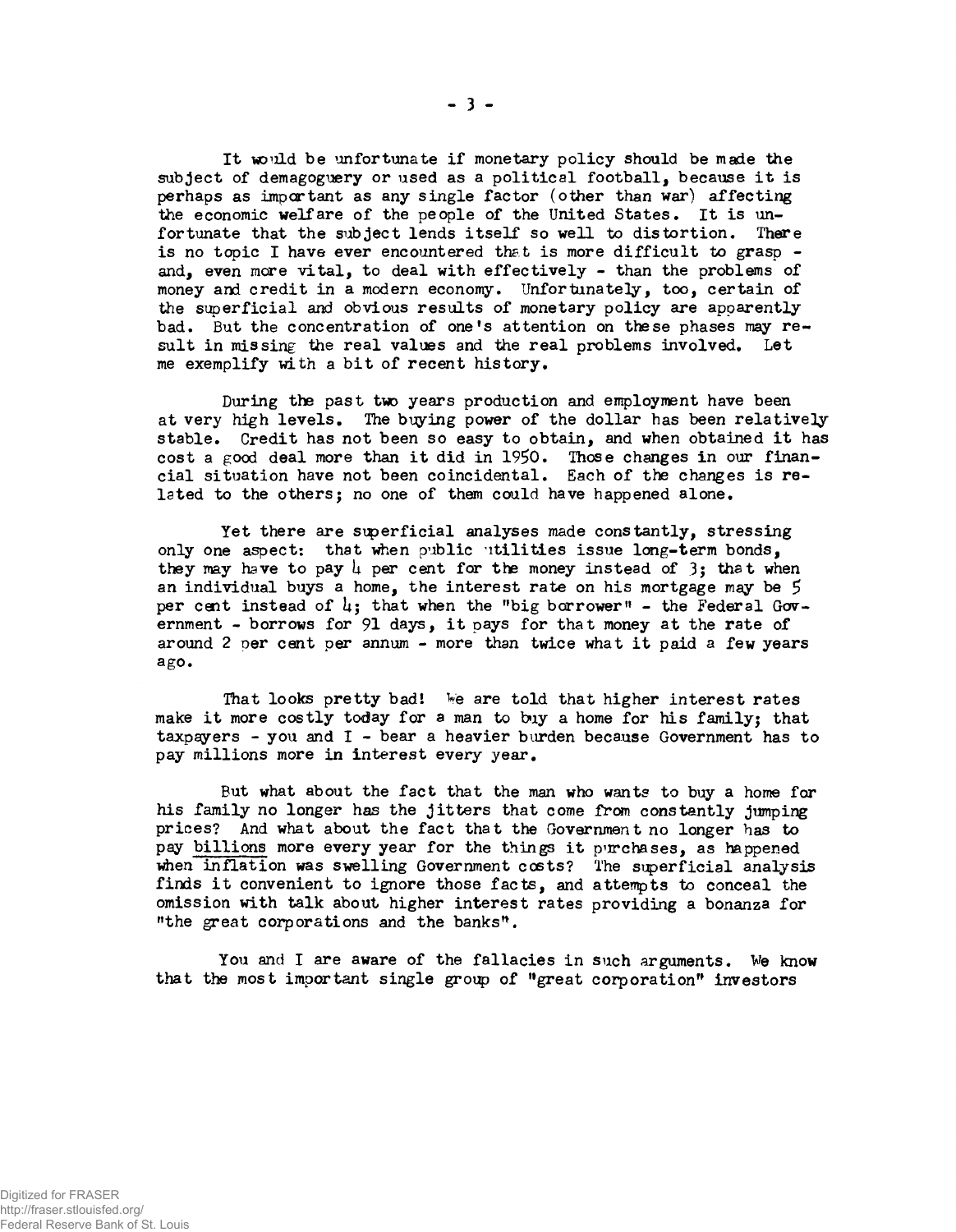is the insurance companies, which are simply intermediaries, to a large extent, between the borrower and tens of millions of insured individuals and beneficiaries - the rank and file of the American people. The "banks", as we all know, will not realize a windfall from the change in interest-rate patterns; in addition to being recipients of interest they are also payers of interest on \*60 billion of time deposits, and the percentage return on capitalization of the American banking system has not shown any startling increase as a result of high interest rates.

We also know - even if the detailed reasoning is a little fuzzy in our minds - that today's higher interest rates are in no sense an end in themselves, but are simply, in view of the great volume of demands for credit, an inevitable accompaniment of a very honest effort to re-establish the dollar as a dependable standard of value, with all the resultant tremendous benefits to every segment of our economy.

That is, very roughly, the basic truth of the money-market situation in 1953. We know it, but only because understanding it is our business and we have laboriously thought about it - off and on for many years. But the American people, generally speaking, do not know about it. It is difficult to present these facts in dramatic not to say sensational - form, whereas the superficial appeal far tears on behalf of the "harassed taxpayer" or "struggling home owner" is only too easy to present and to comprehend.

Therein lies the task that confronts us: to bring about broader public understanding of the essentials of a very complex problem. It is a difficult task, but a task which we must perform - and right now or be ready to accept the consequences. As Edmund Burke saidt "The only thing necessary for the triumph of evil is for good men to do nothing."

Our task, yours and mine - and I hope the critics will join us in it - is not to try to "sell" Federal Reserve policies and action, but rather to help the American people get what they are entitled to: a fair understanding of what is happening in the monetary field and why, and what the alternatives are. A man who does not know that may be misled by a "tag" applied for prejudicial purposes, a tag such as the "hard-money policy" or the "easy-money policy" or something else. But Americans - knowing the facts and the choices - are not going to be misled by anyone.

What is the monetary policy of the Federal Reserve System? Its policy - the only monetary policy it has - is to make available all the money and credit the economy needs for normal operation and for healthy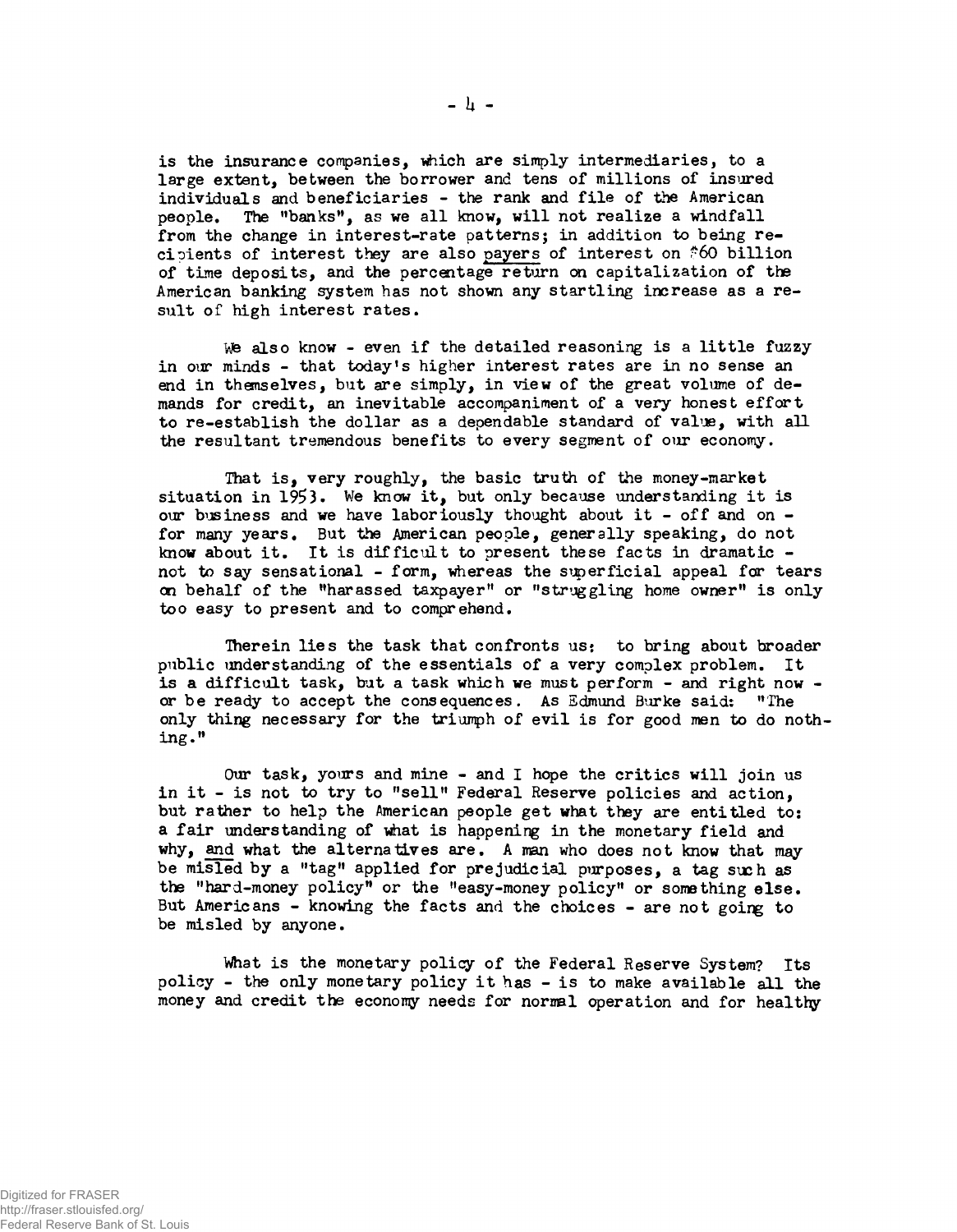growth - but not so much as to induce inflation or so little as to cause deflation. The purpose, in line with the goal Congress has set for the System, is to see to it that boom-and-bust cycles do not arise from money and credit causes, and to moderate cyclical movements stemming from other causes. (In passing, it should be borne in mind that while one must not underestimate the role of monetary policy, he will do well not to exaggerate it, either. Even in economics "money isn't everything". The whole matter of credit supply is only one factor affecting the Nation's well-being.)

The credo that underlies Federal Reserve policy and purpose is our conviction that stable values - in the main a dollar that will buy the same amount of goods and services from one year to another - are necessary to aid the growth of the econony and improvement of the standard of living for the people as a whole. Please note, I said "the people as a whole". We do not dispute that a dollar that keeps buying less and less would benefit some people, but we must not forget that our responsibility is not to some, but to all of the people.

When one is intent upon the welfare of the people as a whole, it seems strange to hear arguments which, stripped of their camouflage, are against a dollar of stable buying power and in favor of a dollar that will buy less each year. Nearly all American families have savings in some form - pension contributions, life insurance, savings accounts, savings bonds, or something else - upon which they will be depending in old age, if not before. Will they be helped by a cut in the buying power of their savings?

You and I know that one reason why this country has the highest standard of living in the world is that many have saved, and their savings have been invested - if not by them directly, then by the banks or life insurance companies or other institutions to which their savings were entrusted - in the tools and equipment that have helped achieve for America the greatest production in history. What incentive would there be to save if today's dollar saved were worth less and less each year?

During the two and one-half years in which the Federal Reserve has been following its present monetary policy, we have had, as I said at the outset, a high level of production and employment and a relatively stable level of prices. That may be some evidence of the worth of our policy, although these desirable conditions certainly did not result from monetary policy alone, and I would claim no more than this: conditions would not have been so good over this period, or today, had the Federal Reserve permitted credit to be created without limit.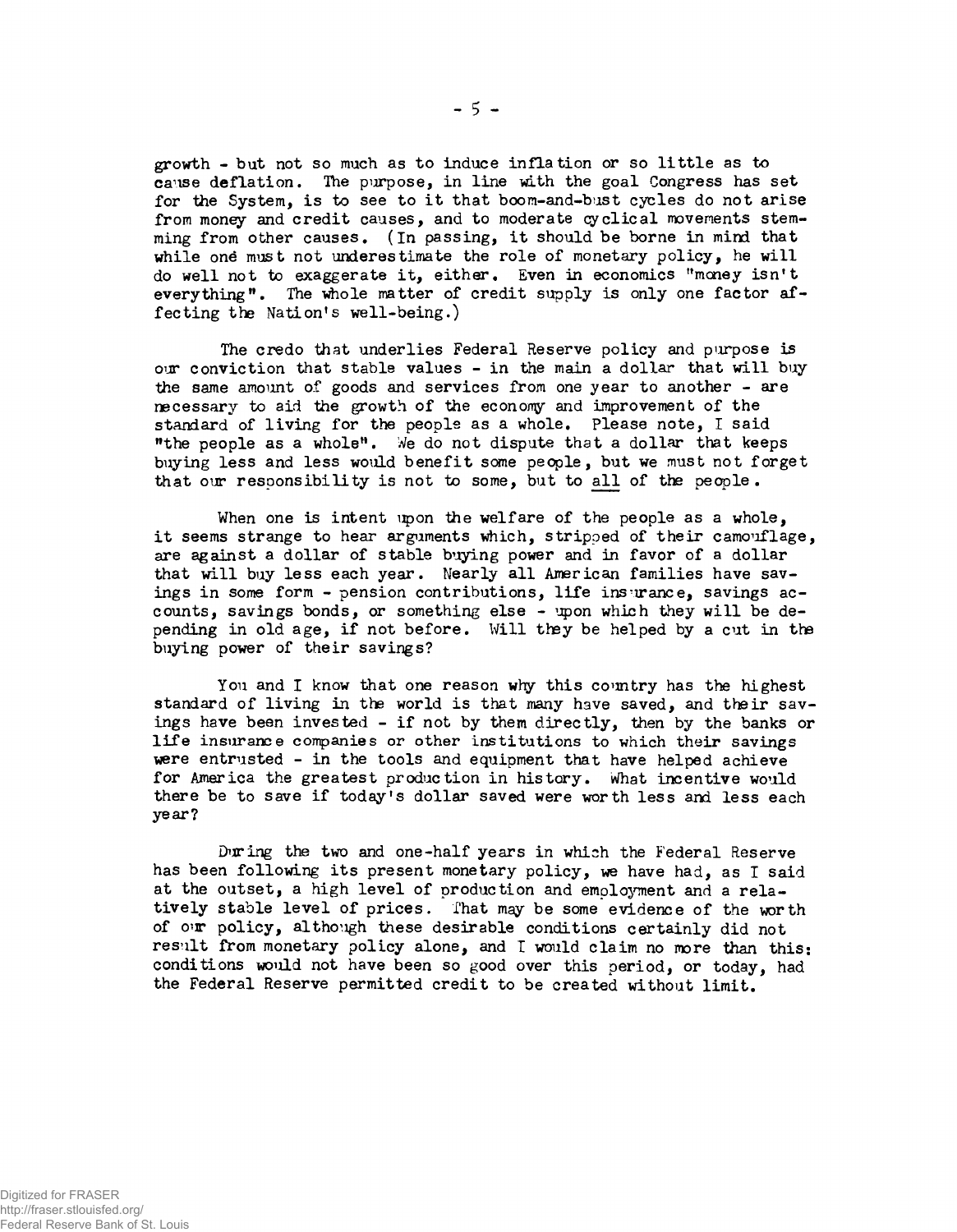If one is to pass judgment fairly and intelligently on present monetary policy, he must consider the alternative. Broadly - and at extremes - there are two alternatives implicit, if very seldom openly stated, in criticism that has come from two directions, sometimes from critics who seem to want to go in both directions at the same time.

One alternative would be to "freeze" credit at a fixed level, or even to reduce it. 'Ihis would mean disregarding the fact that needs for money and credit increase in a growing economy. This alternative would stunt economic growth and lead to a contraction of production, employment, and purchasing power; and no one could guarantee that the ensuing downward spiral could be stopped at any point short of chaos. You and I want no part of that.

The other alternative would be to create credit without bothering about the extent to which it can be absorbed in normal operation and growth of the economy. But at a time when virtually all workers, plant, equipment, and natural resources are already employed and production is practically at the presently-achievable maximum, additional credit can only produce higher prices that benefit few and lower the standard of living of many. You and I want no part of that either.

Adherence to present Federal Reserve policy has meant that the available supply of money and credit has not been sufficient to meet all demands. And this in turn has meant that the cost of obtaining credit has risen. In other words, interest rates are higher. But let me emphasize that the Federal Reserve System is not interested in promoting higher interest rates. The choice is not between "high" and "low" rates. Rather, the choice lies between (1) letting interest rates rise - and fall - through the interplay of the demand for credit and a suoply attuned to economic needs, and (2) on the other side, expanding the supoly of credit to drive down - or hold down - interest rates, even though the excess credit thus created accomplishes nothing except a rise in prices. We have chosen the first course, in the belief that it is in the interest of the people as a whole.

Naturally, our choice has not been popular with sane lenders, who could not obtain all of the funds they would like to lend, and with some would-be borrowers, who could not obtain as much credit as they would like. This is simply inevitable. I would doubt the efficacy of any governmental decision that was not greeted with catcalls by some group or other. Even the Harrison Act was unpopular with smugglers and peddlers of narcotics - although they were not in a position to vocalize their opposition effectively. Speed-limit laws doubtless are unpopular with those who would rather drive 80 than live to that age.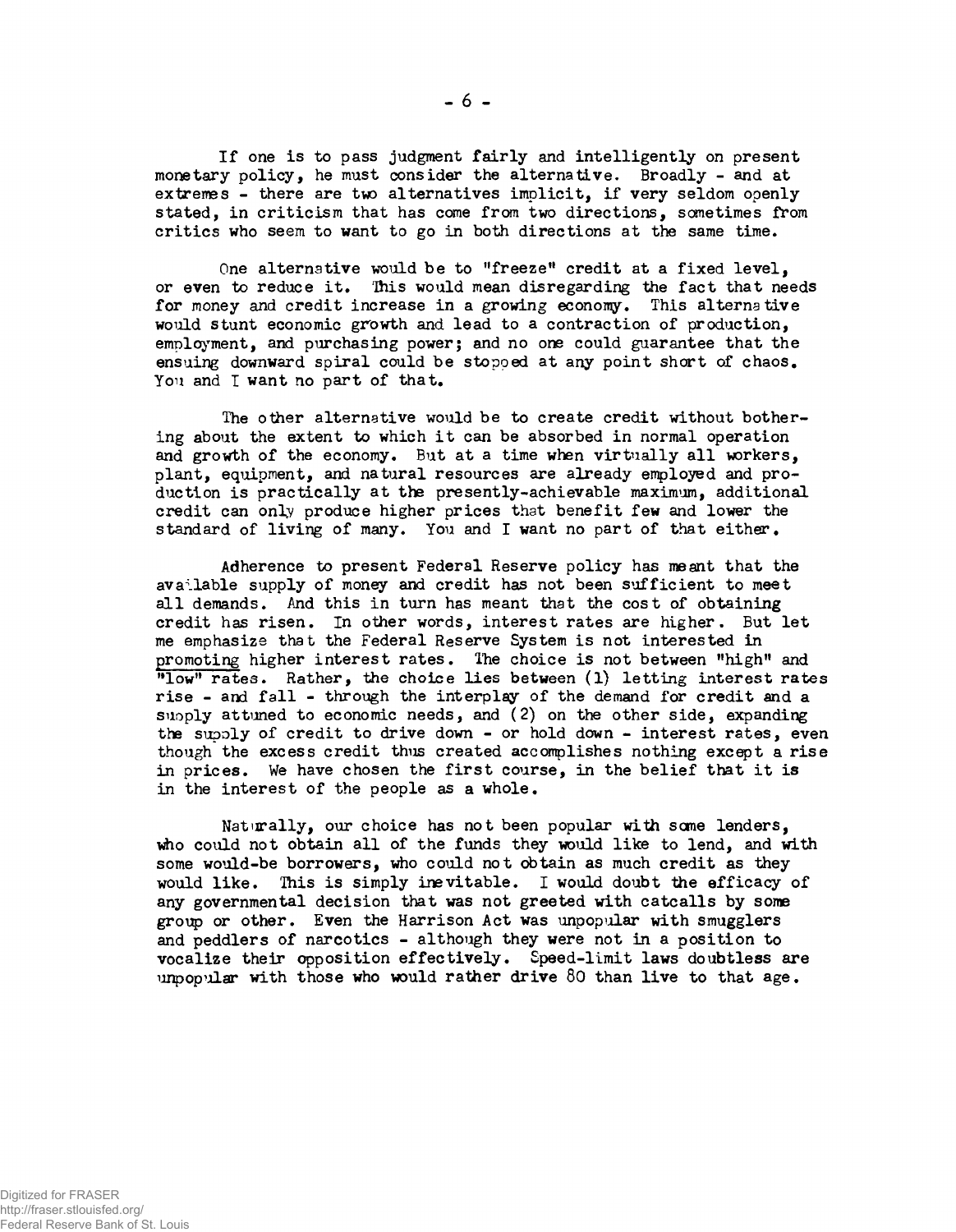When you boil it down, we simply try to apply John Stuart Mill's utilitarian principle - the greatest good for the greatest number - always bearing in mind that minorities also have rights, unless what they want is unduly injurious to others. And so it is that the very limited benefits of an uncontrolled money supply are overwhelmingly outweighed by the evils - not only unfairness to fixed-income groups and an arbitrary and irrational redistribution of purchasing power but, even more fundamental, the uncertainty and instability that discourage the planning, the effort, and the initiative on which our economic progress depends.

Some would have the Federal Reserve System support the prices of Government bonds at par - or higher. In World War II, when the Nation's survival was at stake, we did just that, as you know. The prop thus put under Government bond prices did keep interest rates low. But it had a consequence that became painfully apparent in the post-war period. Marketable Government bonds not maturing for a decade or more became, in reality, interest-bearing cash; and their conversion into Reserve Bank credit, at the owners' option, was the practical equivalent of pumping into the economy a virtually unlimited stream of newly printed dollars. The number of dollars rose faster than the volume of goods and services, and price inflation was the inevitable result.

Under the accord reached with the Treasury Department in March two years ago, this pegging arrangement was stopped. The artificial prop under the prices of Government securities being removed, those prices declined. Concurrently, of course, yields rose. But the significant point is that lending institutions lost their eagerness to convert bonds into Federal Reserve credit, and the business of turning promises-to-pay-in-the future into lendable cash was checked. So was the slump in the buying power of the dollar that had been going on for years.

Now remember, that wasn't yesterday, or last June or January. It was two and one-half years ago. And it was not done to win votes or popularity, or to benefit any particular group, or faction, or section. It was done in the interest of all the people and with one simple purpose: to keep the expansion of credit within economically healthy bounds, so there would be no overswollen supply of money to bring on further shrinkage in the dollar's buying power - and eventually a boominduced bust.

I do not say, or think, that the Federal Reserve System chalked up a flawless achievement in this undertaking. We have no omniscient supermen among us. In over a quarter century of public service I have yet to encounter one - in or out of Government. Rather than claiming superior wisdom, we disclaim it. Ihis disclaimer is inherent in the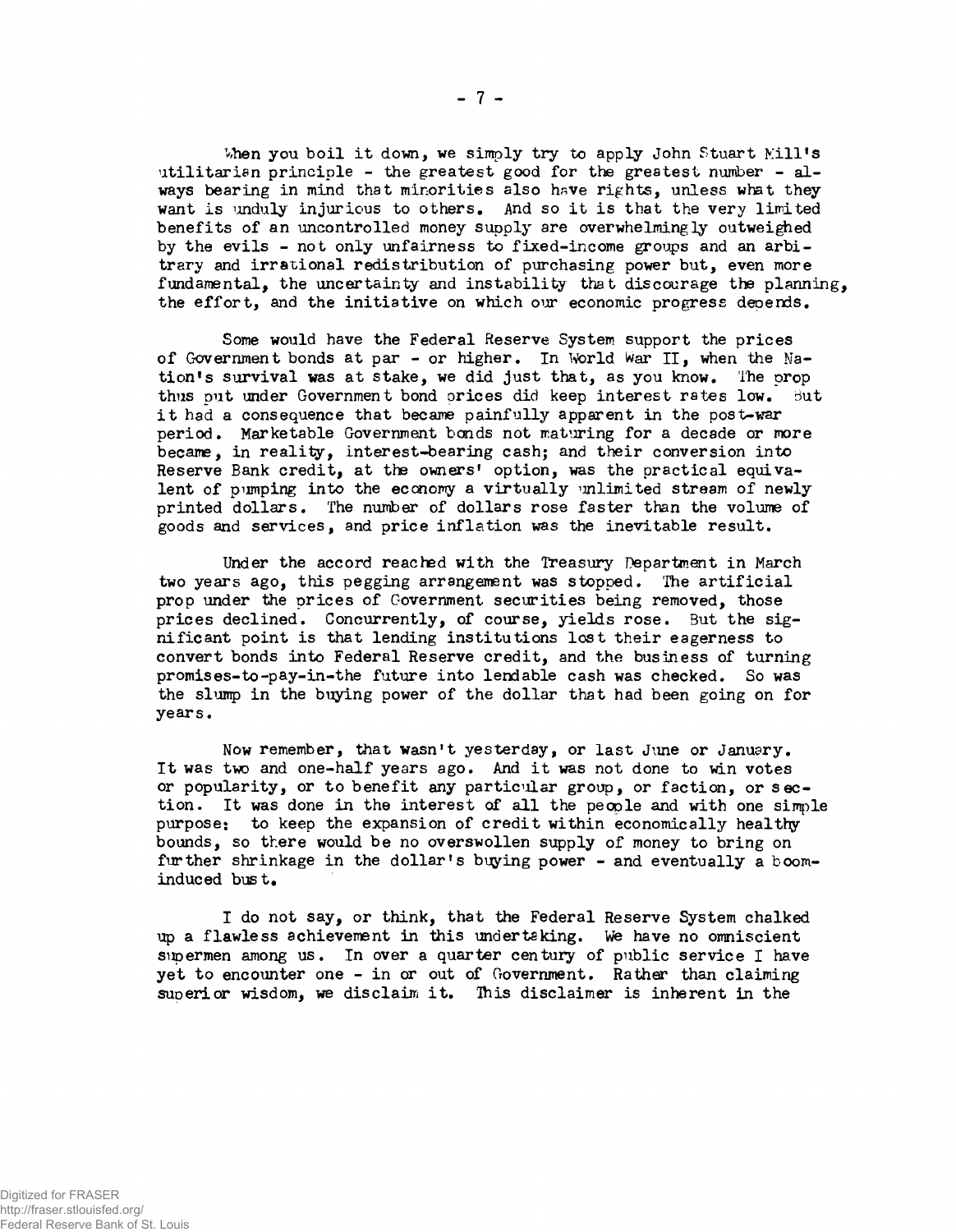policy of letting interest rates be determined by the forces of demand, in a freely functioning market, and by the forces of a supoly that is geared to meet economic needs rather than to fix interest rates.

The Congress has made it clear that the guiding principle underlying the Federal Reserve's activities is the advancement of the public interest, particularly through the maintenance of "sound credit conditions", as the Federal Reserve Act puts it. Pursuant to this principle, the System attempts to make credit more available whenever that seems to be necessary or desirable for our country's continued economic progress, and to make credit less easily available when there is a threat of a detrimental overextension of credit. We consider it our duty to tate action within our competence to aid in averting both inflation and deflation, while seeing to it that the economy is aided in its steady expansion by an adequate but not excessive supply of credit, the lifeblood of industry, agriculture, and commerce.

Our job is as simple as that - in purpose. In practice, it is no simple thing to determine exactly when action should be taken, and precisely what form of action it should be. There is, I might say, room for differences of opinion in these matters. In fact, on some recent occasions, that room seemed somewhat crowded! However, every decision is the final prod'ict of infinite pains in the gathering of enormous masses of factual information, the analysis of that information, and the formation of judgments and policies. We make mistakes, but we do our honest best to make right decisions, irrespective of pressures.

Even so, and in evidence of my thesis, there is considerable misunderstanding regarding our purposes and methods. When the Federal Reserve System refrains from buying Government securities for a month, rumors fly about that we have adopted a "hard money" policy; and when we enter the bill market again, a story gets around that we have reversed our policy and are out for "easy money" conditions. (Sometimes it has seemed there was more inspired trading in the rumor market than in the bond market.)

The extent to which such misunderstandings and rumors are disquieting to the financial and business communities is proof of the need for our united effort as trustees to proclaim the whole truth - and nothing but the truth. We have seen in our generation not only the awful power of the "big lie", but - skillfully used - of the little lie as well; the slanted statement, the crooked emphasis. It is up to us to reaffirm our confidence in the greater power, in the long run, of the "whole truth". It is more difficult; it is considerably duller, I am afraid; but it is the only salutary course open to us, and we must take it.